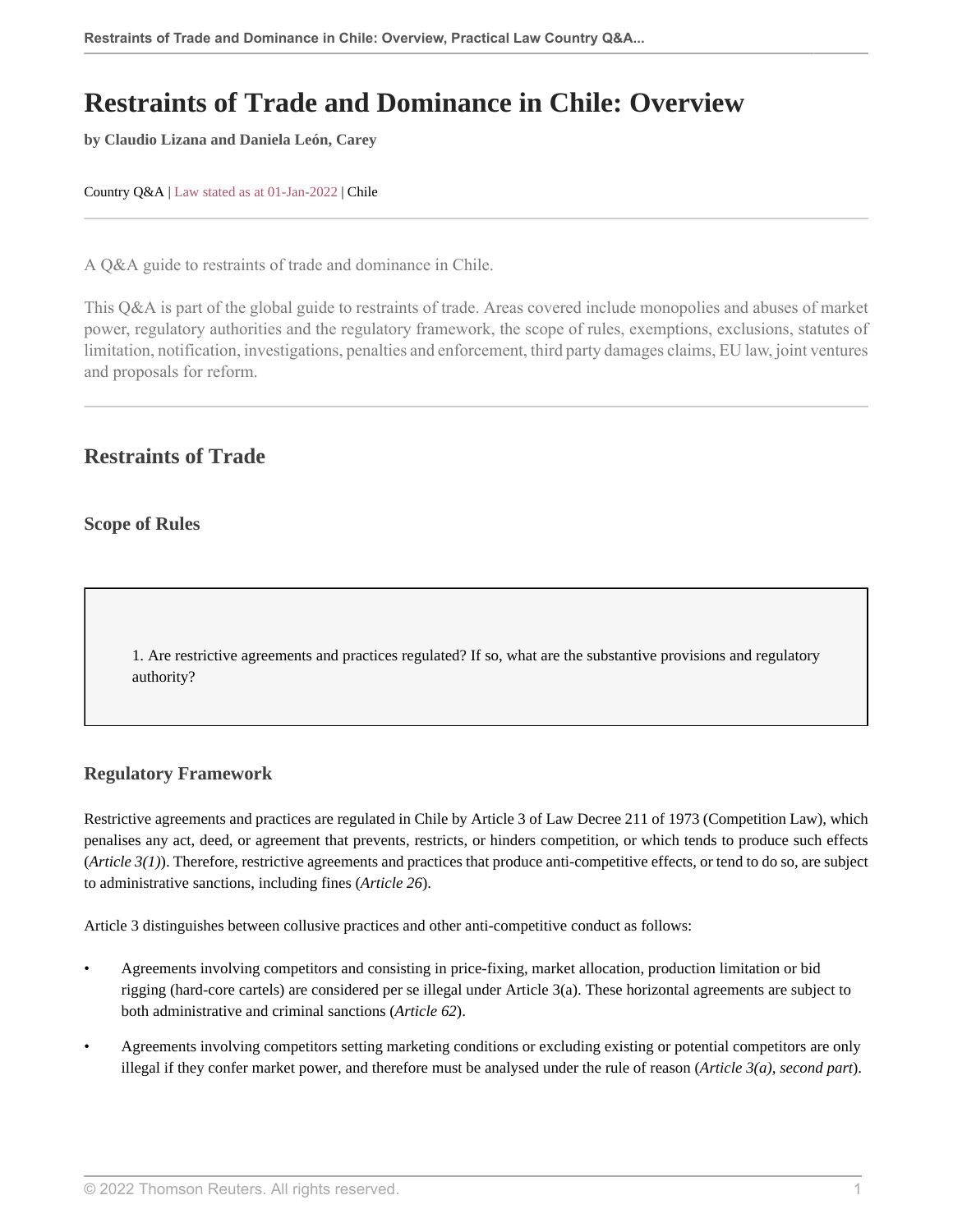• Vertical restraints are not per se illegal, and these must be assessed under the rule of reason. Vertical restraints can result in an abuse of a dominant position, which would be sanctioned by Article 3(b), or in a general anti-competitive infringement sanctioned by Article 3(1). The same applies to dual distribution practices.

There are no industry-specific regulations

# **Regulatory Authority**

The authorities that enforce the Competition Law are the:

- **National Economic Prosecutor's Office (***Fiscalía Nacional Económica***) (FNE).** The FNE is the investigatory body that investigates any fact, act, or convention that prevents, restricts, or hinders competition, or that tends to produce such effects. If the FNE determines that there has been a breach of the Competition Law, the FNE can file an action with the Competition Court (the decision-making body) for the imposition of sanctions. Reaching a settlement with the infringer is also an alternative (*see Question 12 to 13*).
- **Competition Court (***Tribunal de Defensa de la Libre Competencia***).** The Competition Court's main function is judging disputes arising from competition infringements. The Competition Court has other important powers, such as:
	- judging non-contentious competition proceedings;
	- issuing general instructions;
	- issuing reports mandated by special laws;
	- making policy recommendations to the executive branch;
	- hearing the special appeal against the FNE's resolution that prohibits a transaction reviewed under the merger control regime.
- **Supreme Court.** The Supreme Court hears appeals against final judgments and decisions of the Competition Court. Only the Competition Court and the Supreme Court, in the case of an appeal, can impose sanctions for competition infringements.

All these authorities have jurisdiction throughout Chile.

2. Do the regulations only apply to formal agreements or can they apply to informal practices?

The Competition Law applies to both formal agreements and informal practices.

Parents and subsidiaries/related companies are part of the same business group and, as such, are considered as a single economic operator under the Competition Law. Therefore, from a competition point of view, agreements between related companies are analysed from the perspective of the effects on third parties outside the business group.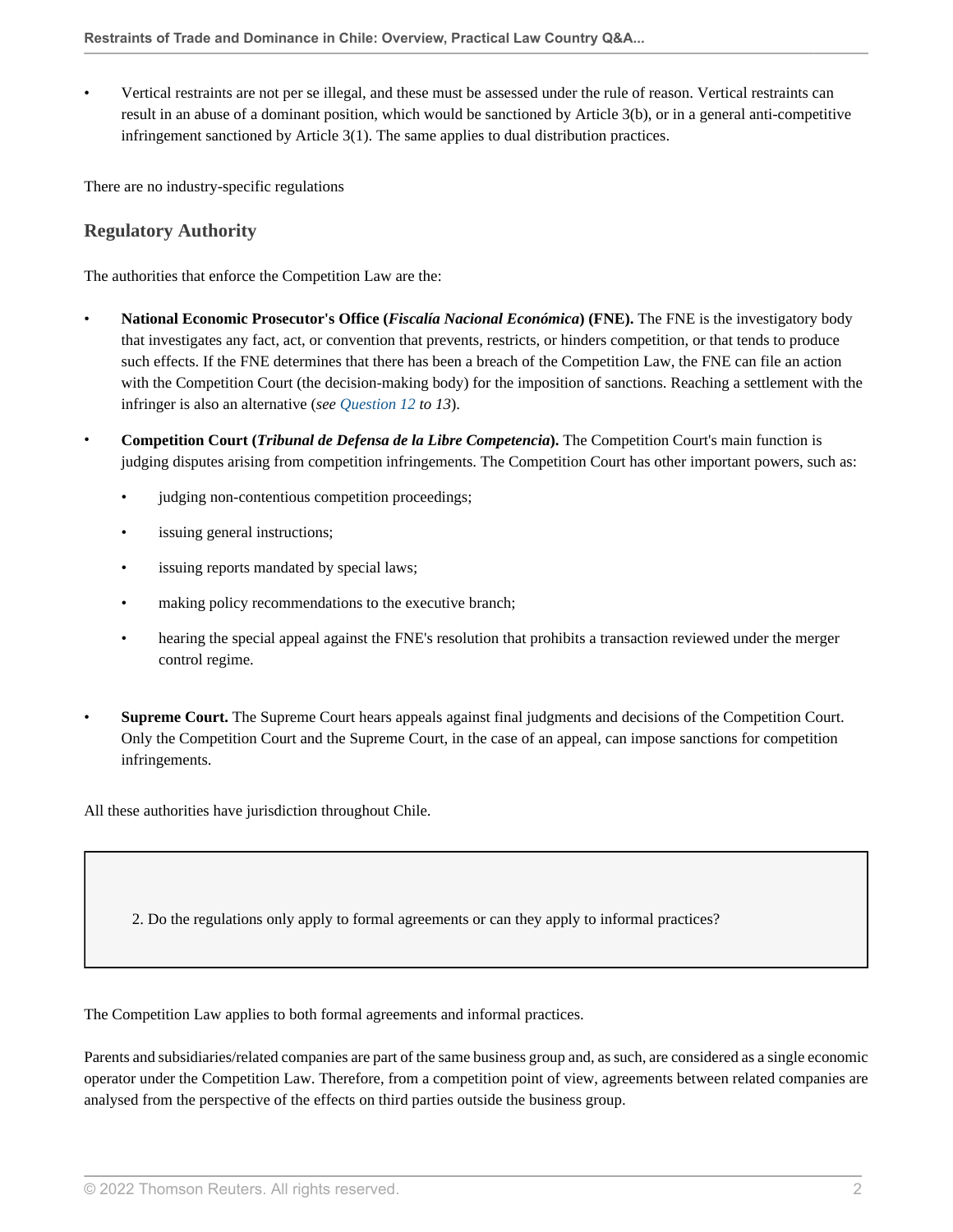### **Exemptions**

3. Are there any exemptions? If so, what are the criteria for individual exemption and any applicable block exemptions?

Anti-competitive infringements other than hard-core cartels are not per se unlawful and can be justified under the rule of reason. However, most jurisprudence considers hard-core cartels to be per se unlawful under the current regulation (although this is debatable), and the legislation does not set out criteria for exempting these practices from prohibitions.

The only block exemption in Chile is provided for under Article 5 of Law Decree 3,059. According to this provision, Chilean shipping companies can participate in shipping freight conferences, pooling agreements and consortia that regulate and rationalise services, and will not be subject to the Competition Law rules for these purposes.

#### **Exclusions and Statutes of Limitation**

4. Are there any exclusions? Are there statutes of limitation associated with restrictive agreements and practices?

#### **Exclusions**

No types of agreements or practices are excluded from the scope of Article 3 of the Competition Law (other than the exemption established by Article 5 of Law Decree 3,059 (*see Question 3*)).

#### **Statutes of Limitation**

There is a general three-year statute of limitations for competition infringements. The three-year period is counted from the execution of the anti-competitive conduct.

The only exception to this is for illicit horizontal agreements or cartels (*Article 3(a)*), which are subject to a five-year statute of limitations. The limitations period in this case does not start to run while the effects on the market arising from the illicit agreement remain.

The statute of limitations is interrupted with the notification of the FNE's accusation or a third-party complaint.

There are no grounds for suspension of the statute of limitations.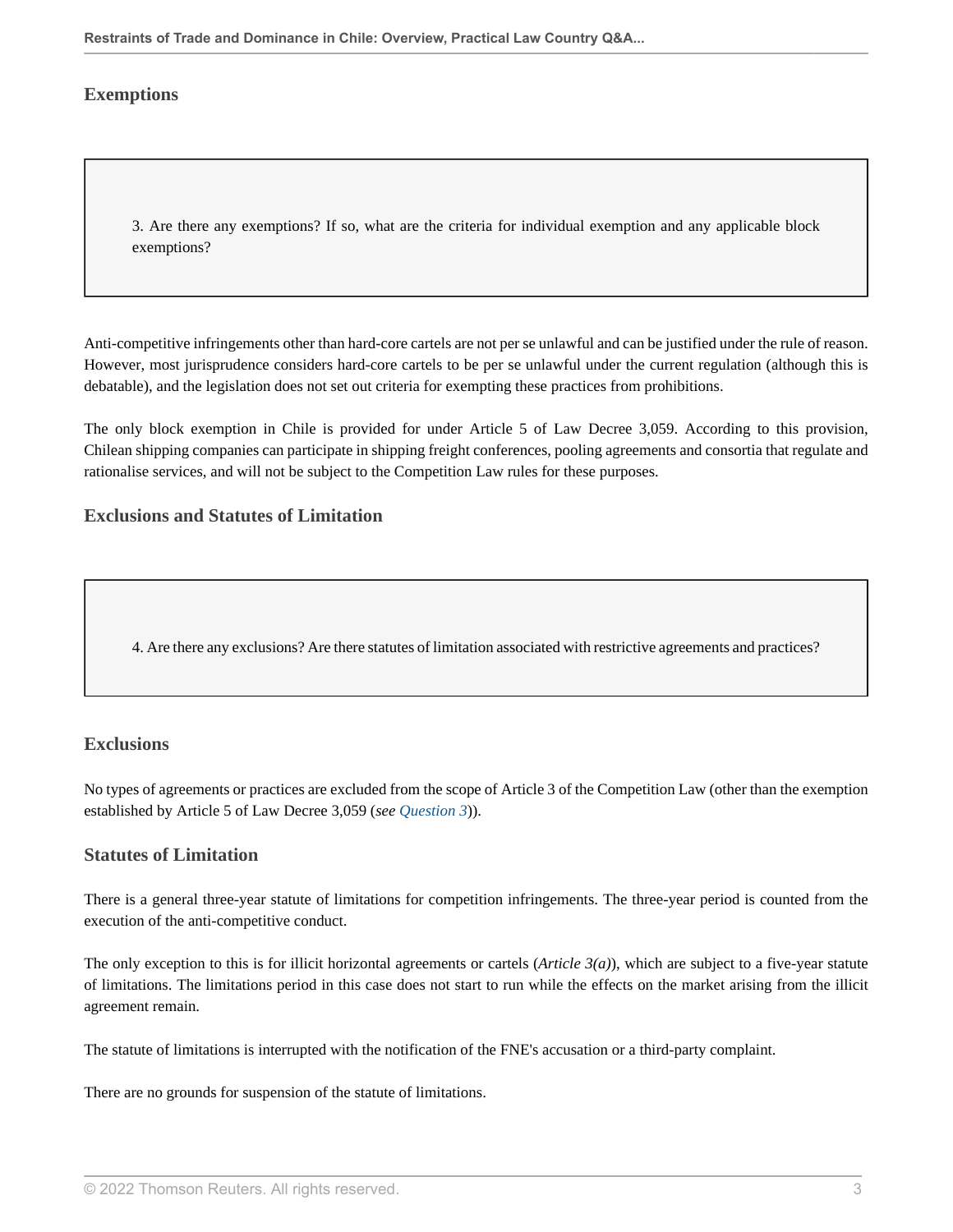# **Notification**

5. What are the notification requirements for restrictive agreements and practices?

### **Notification**

Restrictive agreements (other than hard-core cartels) can only be approved or cleared in advance by the Competition Court if the parties voluntarily decide to submit the agreement to a public non-contentious proceeding before the court known as a "consultation", in which anyone with a legitimate interest can provide background information. Under Article 18(2) of the Competition Law, the Competition Court has the power to hear matters of a non-contentious nature that may infringe the provisions of the law, for which purpose it can determine conditions to be complied with in relation to the facts, acts, or agreements that are subject to the consultation. The Competition Court can therefore approve a restrictive agreement, whether unconditionally or subject to certain conditions, to ensure that the agreement does not undermine competition in Chile.

### **Informal Guidance/opinion**

It is not possible to obtain informal guidance before, or instead of, a formal public consultation before the Competition Court.

#### **Responsibility for Notification**

A consultation can only be initiated by the parties to or those with a legitimate interest in the facts, acts or agreements (whether existing or to be concluded) that are the subject of the consultation.

# **Relevant Authority**

The consultation must be submitted to the Competition Court.

#### **Form of Notification**

There is no applicable form to submit a consultation to the Competition Court. The interested parties must file an application explaining why the matter is of a non-contentious nature and how it could potentially infringe the provisions of the Competition Law. Other formal requirements include:

- Demonstrating the legal capacity of the person applying for the consultation.
- Identifying the markets that may be affected by the facts, acts or agreements that are subject of the consultation.
- Appointing an attorney and granting them a power of attorney.

# **Filing Fee**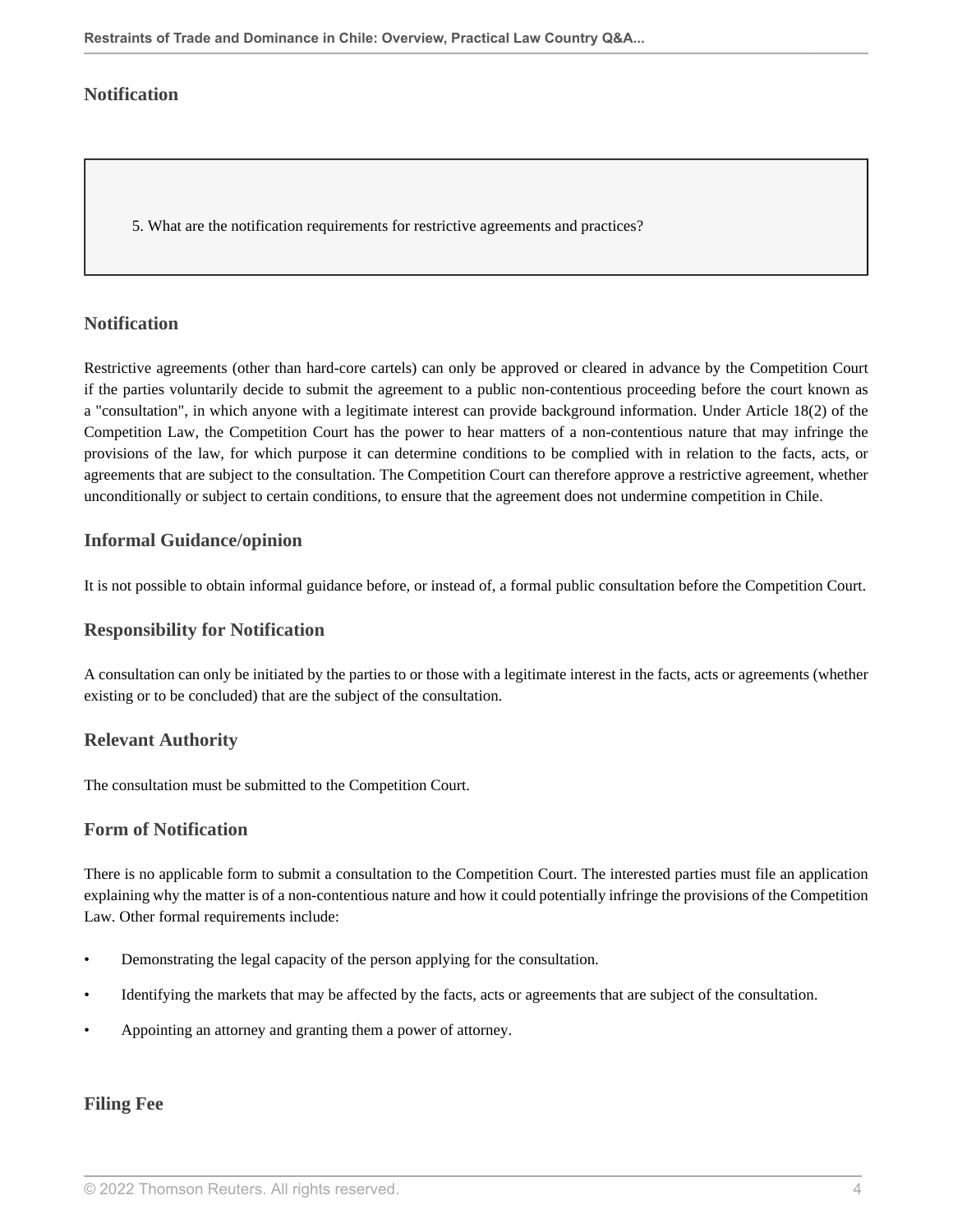There are no filing fees.

# **Investigations**

6. Who can start an investigation into a restrictive agreement or practice?

#### **Regulators**

The FNE conducts market monitoring and can start an investigation into a restrictive agreement or practice on its own initiative. In addition, government authorities may file a complaint about anti-competitive conduct to the FNE, which may consequently initiate an investigation or dismiss the complaint according to an admissibility check.

# **Third Parties**

Third parties can file complaints regarding anti-competitive conduct with the FNE. The FNE will then either initiate an investigation or dismiss the complaint. A complaint must identify the:

- Complainant, who may request that their identity be withheld.
- Specific market in which the events are taking place.
- Economic operators involved.
- Facts that would constitute anti-competitive conduct.

The complaint can be filed at the FNE's offices or through an online form (available at *https://fne.cerofilas.gob.cl*). There are no informal complaints.

The FNE must examine all complaints under Article 41 of the Competition Law, although it can decide to investigate or dismiss the complaint based on an admissibility check. To determine whether it is appropriate to investigate or dismiss the complaint, the FNE may, within 60 days of receiving the complaint, request information from private individuals, as well as call any person who may have knowledge of the alleged act to testify.

Even without an FNE investigation, third parties can bring a competition claim before the Competition Court in a private-toprivate claim.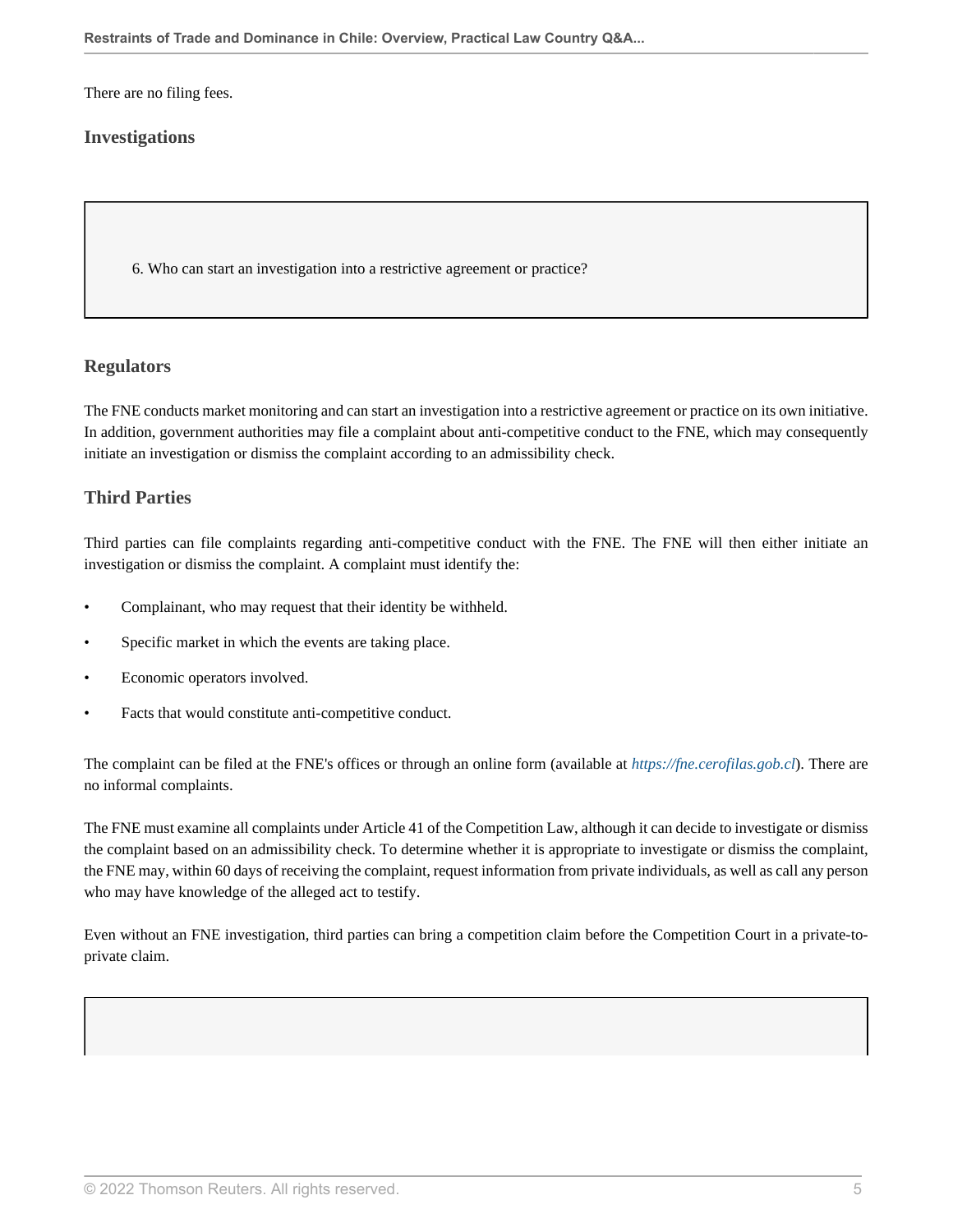7. What rights (if any) does a complainant or other third party have to make representations, access documents or be heard during the course of an investigation?

# **Representations**

Any third party can file a complaint with the FNE, regardless of whether it has a special interest in the case. The complainant can also make representations during the course of an investigation.

# **Document Access**

Third parties, including the initial formal complainant, can make a request for access to public information regarding any investigative file (*Law 20,285*). However, the FNE can order (either on its own initiative or at the request of the interested party) that certain parts of the file be kept reserved or confidential, on any of the following grounds:

- To protect the identity of those who have made statements or provided information in the context of a leniency application.
- The relevant information contains formulas, strategies, trade secrets or any other element whose disclosure could significantly affect the competitive development of its owner.
- The disclosure of the information may undermine the effectiveness of FNE investigations.

Any request for access to the investigative file by third parties must be notified to the investigated parties, who can oppose the request based on these reasons.

The decision to close the investigation must be communicated to the complainant through an official letter, attaching a copy of the corresponding resolution.

# **Be Heard**

The complainant can request to be heard during the course of an investigation, and can lodge an appeal for reconsideration (*recurso de reposición*) against a decision by the FNE to close the investigation within five administrative days of being notified of this (*Article 59, Law 19,880*).

8. What are the stages of the investigation and timetable?

FNE investigations, whether conducted on its own initiative or following a complaint, are not subject to strict timetables. The only formal steps relate to: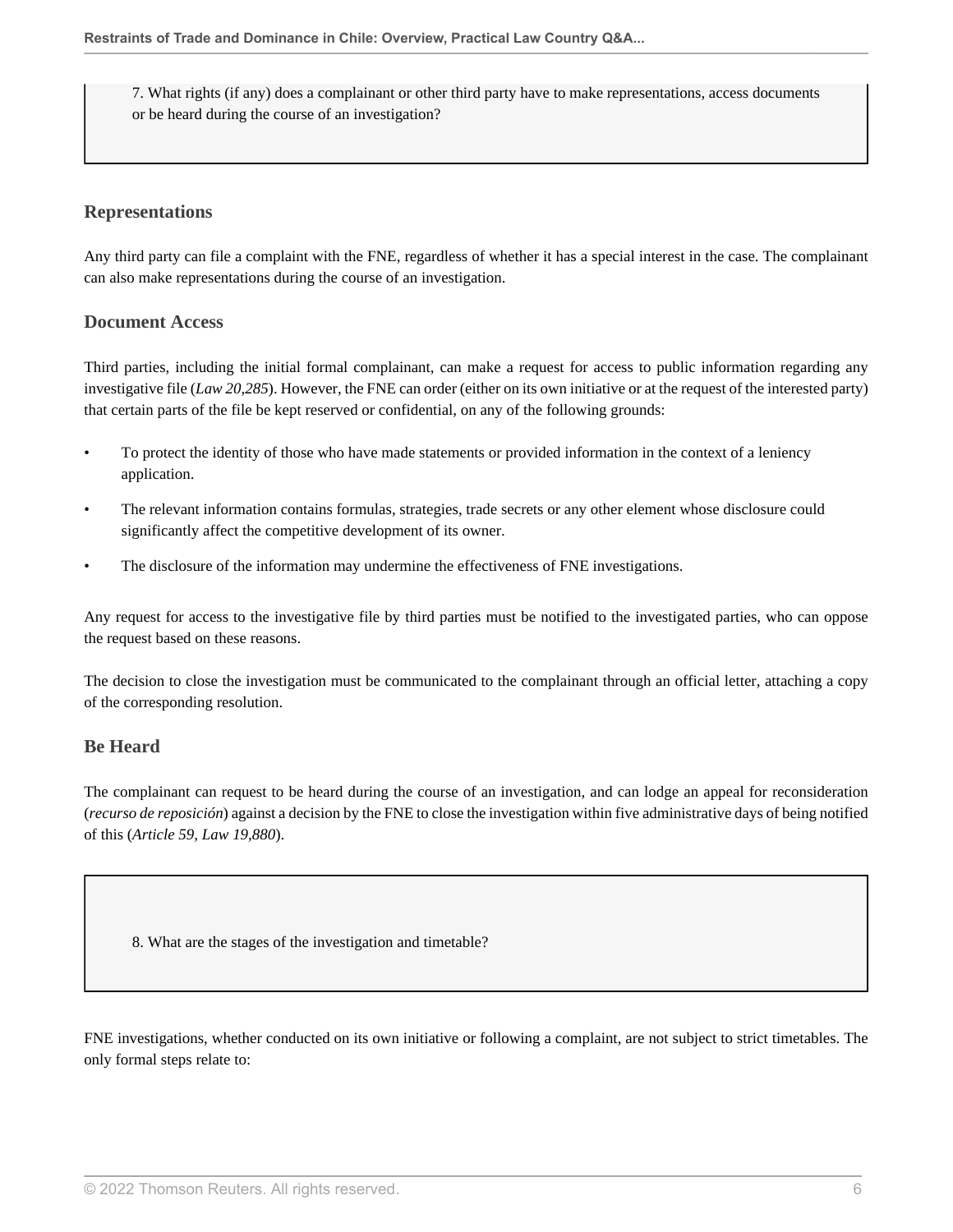- Issuance by the FNE of its decision to initiate an investigation. This must be notified to the investigated parties within five days (except in the case of classified investigations).
- The end of the investigation. This will generally result in one of the following:
	- further action (generally, filing of an indictment or a consultation request with the Competition Court);
	- a settlement with the investigated parties, which must then be approved by the Competition Court;
	- the decision to close the file, which must be notified to the investigated parties and the complainant, if applicable.

The duration of the investigation is not regulated, so the only relevant limit is the applicable statute of limitations.

# **Publicity and Confidentiality**

9. How much information is made publicly available concerning investigations into potentially restrictive agreements or practices? Is any information made automatically confidential and is confidentiality available on request?

# **Publicity**

Investigations by the FNE, whether they are newly-opened or ongoing, are not made public.

Investigations are only made public by the FNE once the investigation has been terminated (with the FNE deciding to either take further action, reach a settlement with the investigated parties or closes the file without further action). In general, any of these decisions involves publishing the:

- Names of the investigated parties.
- Subject matter of the investigation.
- FNE's conclusions.
- Remedies that have been adopted, if any.

In addition, third parties from whom the FNE requests information during an investigation are normally aware of the investigation and its subject matter, since the official request for information letter contains the name or title of the investigation.

# **Automatic Confidentiality**

No information is automatically kept confidential. The FNE may order, on its own initiative or at the request of the interested party, certain parts of the file to be kept reserved or confidential (*see Question 7*). In addition, the FNE, on notifying the President of the Competition Court, can order that an investigation be classified as confidential to safeguard the effectiveness of the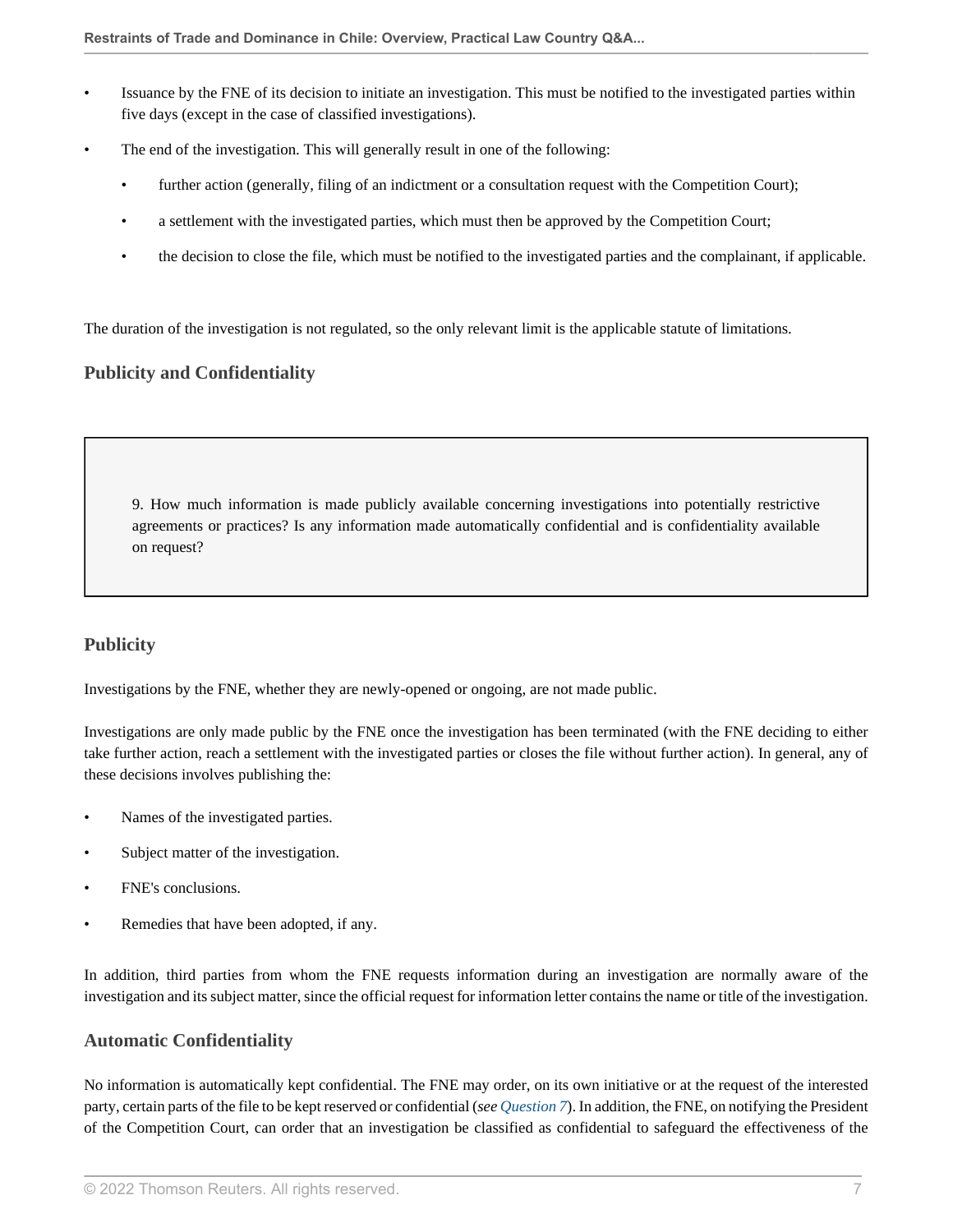investigation (without being notified to the affected parties). Such a declaration may be made on the opening of an investigation or during its course, and the confidentiality ceases once the investigation has been closed.

# **Confidentiality on Request**

The parties can request that certain information be kept confidential. See *Question 7*.

10.What are the powers (if any) that the relevant regulator has to investigate potentially restrictive agreements or practices?

During the investigation, the FNE can take statements and refer requests for information to the investigated parties and third parties, including other authorities, at any time. Providing complete answers to these requests for information is mandatory and failing to do so can be sanctioned by the Competition Court. In cases of collusion, it also has the power, with prior authorisation from a Minister of the Court of Appeals of Santiago, to order the police to carry out:

- Raids, searches and seizures.
- Interception of all kinds of communications.
- Requests for communication records from telecommunications companies.

#### **Settlements**

11. Can the parties reach settlements with regulators to bring an early resolution to an investigation? If so, what are the circumstances for doing so and the applicable procedure?

Settlements consisting of early resolution procedures, where the parties admit infringements in return for reduced penalties, are not provided for in the Competition Law and there is no special procedure for this. However, an investigated entity can offer remedies during the course of the investigation upon learning of the FNE's concerns.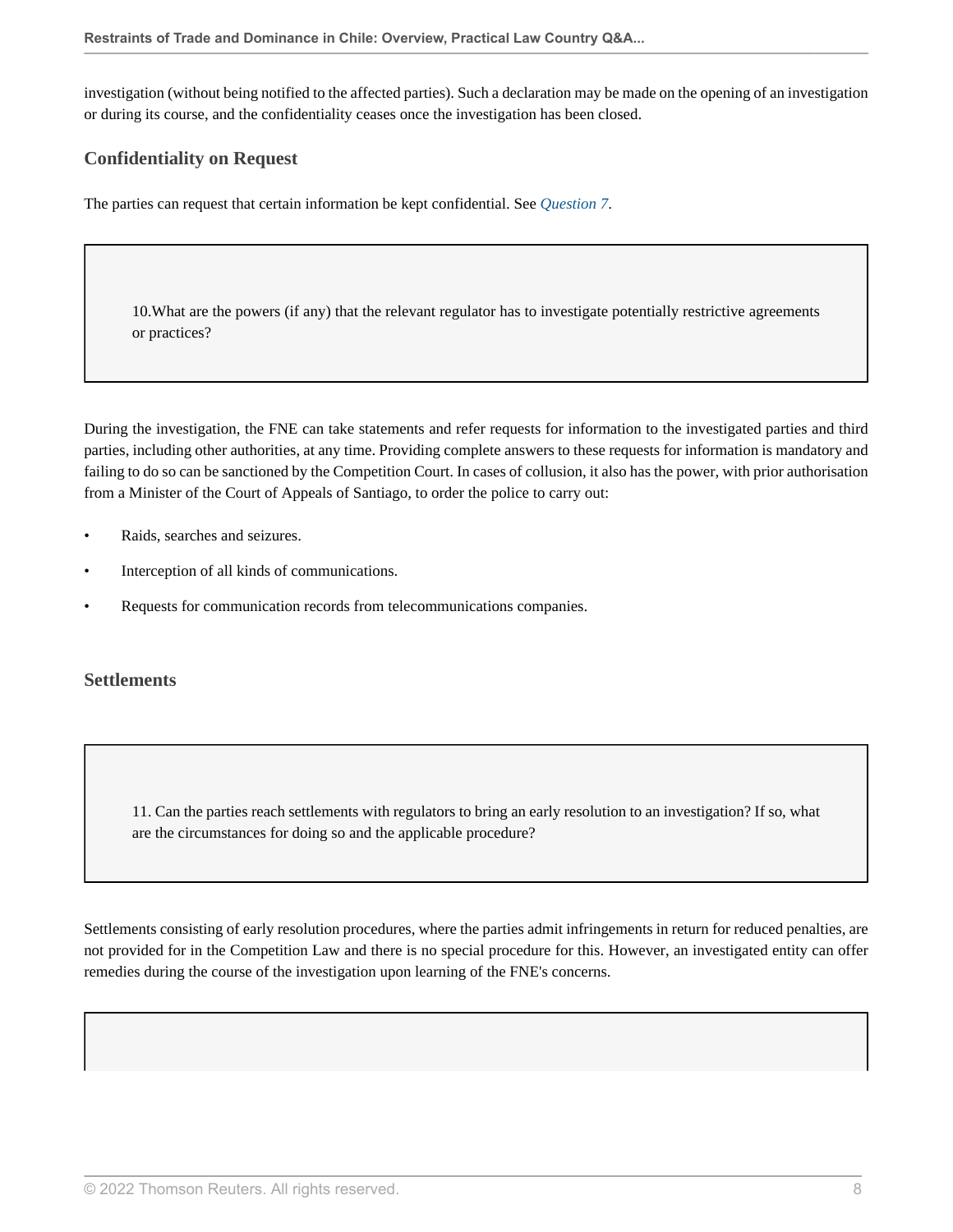12. Can the regulator accept remedies (commitments) from the parties to address competition concerns without reaching an infringement decision? If so, what are the circumstances for doing so and the applicable procedure?

The FNE may reach a formal settlement (extrajudicial agreement) with parties who accept remedies to address competition concerns, without filing an indictment with the Competition Court. Such an agreement must be approved by the Competition Court in a special procedure for this purpose.

The Competition Court will hear the settlement agreement at a single hearing, without the form of a trial, within five working days of receipt of the background information. During the hearing it may hear arguments from the parties to the settlement agreement, as well as the views of those with a legitimate interest. The National Consumer Service and consumer associations are presumed to have a legitimate interest. The Competition Court will approve or reject the agreement within a maximum period of 15 working days from the date of the hearing. These decisions, once enforceable, are binding on the parties who participated in the agreement and can only be subject to an appeal for reconsideration to the same Competition Court.

The FNE may also reach an informal settlement with the parties during the investigation and decide to close the file because the remedies adopted by the parties are sufficient to eliminate the competition concerns identified in the course of the investigation.

# **Penalties and Enforcement**

13. What are the regulator's enforcement powers in relation to a prohibited restrictive agreement or practice?

# **Orders**

Under Article 26 of the Competition Law, the Competition Court or Supreme Court can order the:

- Modification or termination of acts, contracts, agreements, schemes or arrangements that are contrary to the provisions of the Competition Law (*Article 26(a)*).
- Modification or dissolution of companies, corporations and other legal persons involved in the anti-competitive acts, contracts, agreements, schemes or arrangements (*Article 26(b)*).

In the case of cartels, the courts can, for up to five years from the time the final judgment becomes enforceable, ban the offender from:

- Contracting with state administration bodies autonomous bodies or institutions.
- Contracting with bodies, companies or services to which the state makes contributions.
- Contracting with the Chilean national congress and judiciary.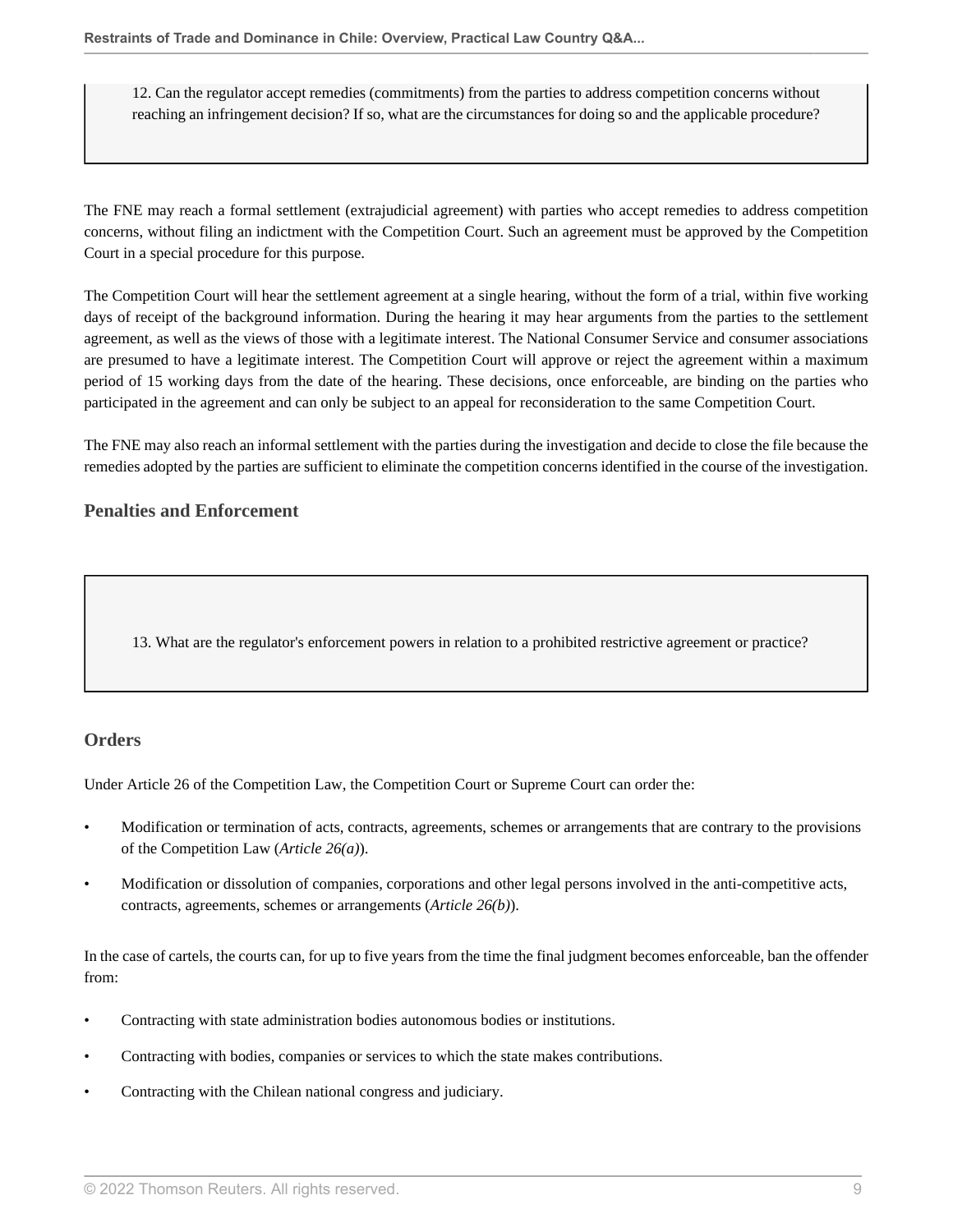Being awarded any concession granted by the state.

(*Article 26(d), Competition Law.*)

These are all administrative sanctions.

#### **Fines**

The Competition Court and Supreme Court can impose administrative fines on the companies participating in an infringement of up to either:

- 30% of the offender's sales in the line of goods or services associated with the infringement during the period of the infringement.
- Twice the economic benefit of the infringement.

Alternatively, if it is not possible to determine the sales and the economic benefit obtained by the offender, the courts can impose fines up to a sum equivalent to 60,000 annual tax units (*Article 26(c)*). (Annual tax units are indexed accounting units mainly used for tax and penalty purposes.)

If the offender does not pay within ten business days of the court's decision becoming final, the court can impose a detention of up to 15 days, or a proportional fine, and repeat these measures to obtain compliance with the obligation.

### **Personal Liability**

Administrative fines can be imposed on:

- The legal person concerned.
- Its directors and managers.
- Any person who has been involved in carrying out the anti-competitive conduct.

Cartels also give rise to criminal sanctions applicable to individuals, including:

- Imprisonment for between three years and one day and ten years.
- Temporary absolute disqualification of between seven years and one day and ten years from holding the office of director or manager of a:
	- public stock company (*sociedad anónima abierta*);
	- company subject to special rules;
	- state company or a company in which the state has a shareholding; or
	- trade or professional association.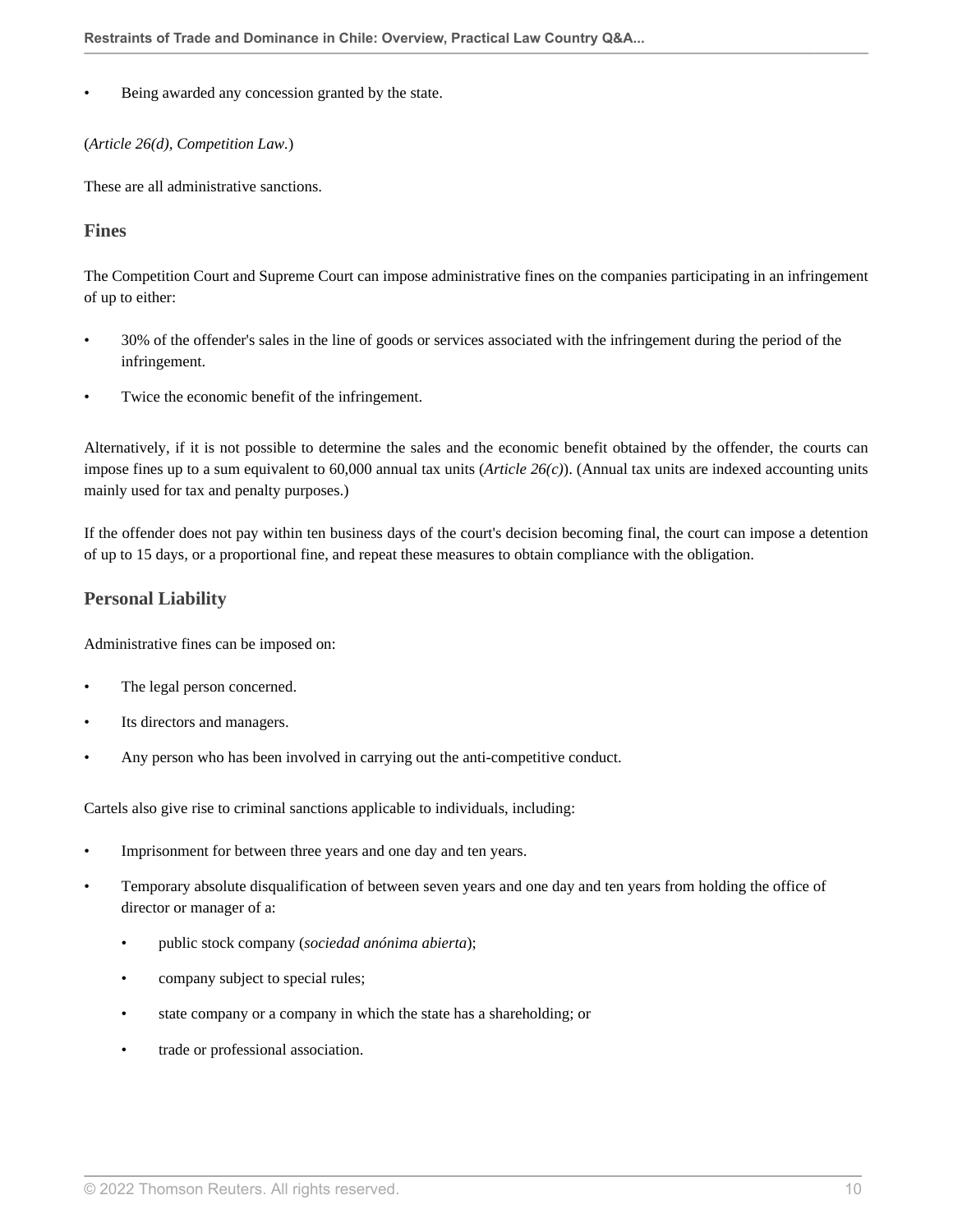### **Immunity/leniency**

There is a leniency programme that allows applicants to obtain administrative immunity (for the first applicant) or reduced administrative sanctions (for the second applicant) for those who, having participated in a cartel, provide evidence to the FNE that leads to proof of the illicit conduct and the identities of those who perpetrated it. The first applicant for leniency can also be exempted from criminal liability. The second applicant may obtain a reduction of one degree in the established criminal penalty.

#### **Impact on Agreements**

The Competition Court can Supreme Court can decide to modify or terminate agreements that are contrary to the provisions of the Competition Law.

#### **Third Party Damages Claims and Appeals**

14. Can third parties claim damages for losses suffered as a result of a prohibited restrictive agreement or practice? If so, what special procedures or rules (if any) apply? Are collective/class actions possible?

## **Third Party Damages**

Follow-on actions can be brought by third parties claiming damages for losses suffered because of a prohibited restrictive agreement or practice, based on a final Competition Court or Supreme Court infringement decision. The National Consumer Service can file a class action on behalf of affected consumers when their general or collective interest is affected by a competition infringement. Stand-alone damages actions based on an infringement of the Competition Law are not possible.

#### **Special Procedures/rules**

The damages action must be brought before the Competition Court and is subject to a short and concentrated contentious procedure. In deciding on the damages action, the Competition Court will base its verdict on the facts that serve as the background to the action, as set out in its own competition judgment. The statute of limitations for actions arising from an anticompetitive infringement is four years from the date on which the final competition judgment became enforceable.

#### **Collective/class Actions**

If anti-competitive conduct affects the collective or general interest of consumers, a follow-on class damages action can be brought by:

- The National Consumer Service.
- A consumer association constituted at least six months before the filing of the action.
- A group of no less than 50 individual consumers sharing the same interest.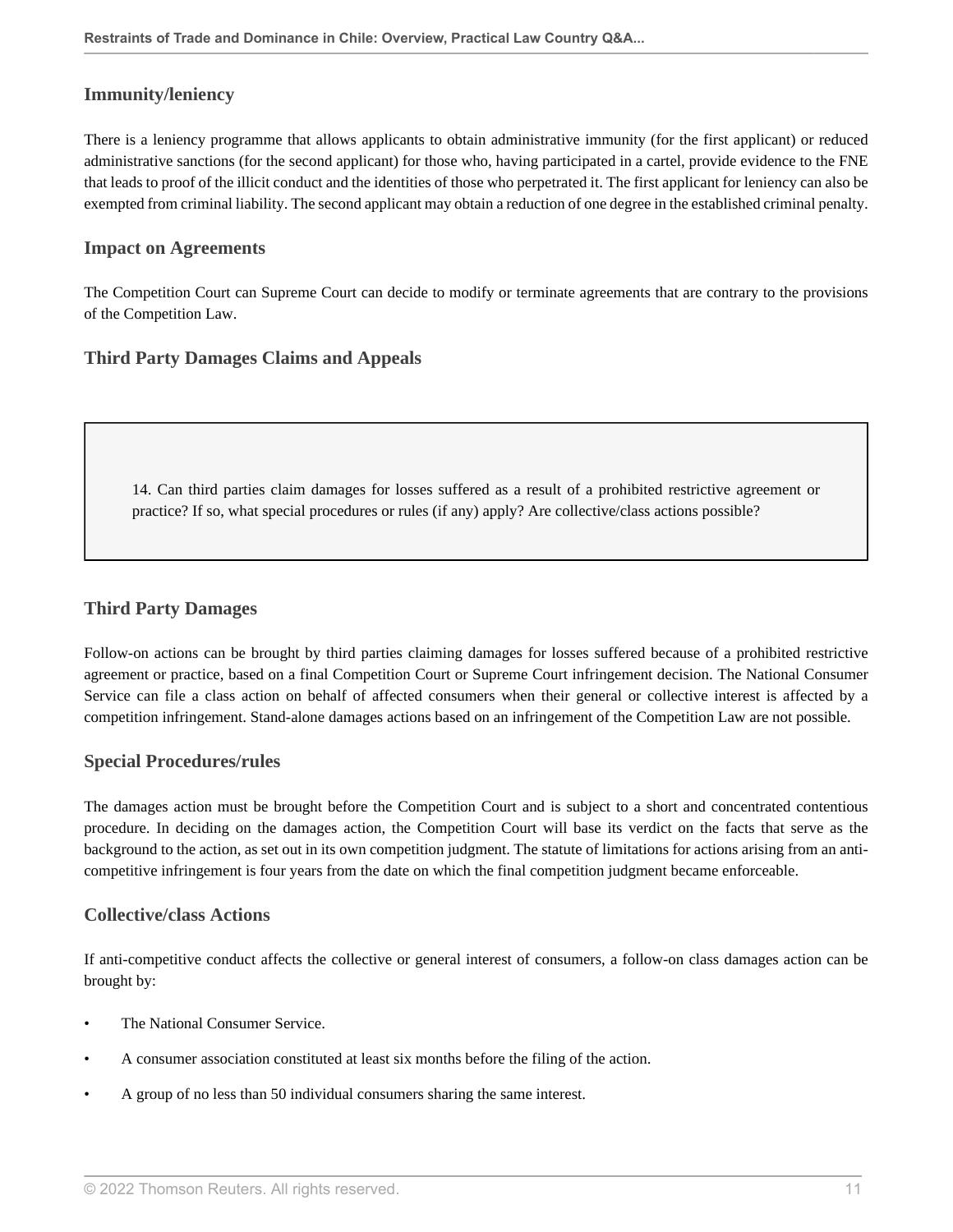15. Is there a right of appeal against any decision of the regulator? If so, which decisions, to which body and within which time limits? Are rights of appeal available to third parties, or only to the parties to the agreement or practice?

# **Rights of Appeal and Procedure**

Only a final judgment of the Competition Court imposing or denying the measures referred to in Article 26 of the Competition Law (*see Question 13*) can be subject to appeal, to the Supreme Court. This appeal must be well-founded, and can be filed by the FNE or by any of the parties with the Competition Court within ten working days of the notification of the judgment.

# **Third Party Rights of Appeal**

In a contentious procedure, only the FNE and the parties to the agreement can file an appeal. In a public consultation, any third party with a legitimate interest that was a party to the procedure (that is, provided background information) can file an appeal.

# **Monopolies and Abuses of Market Power**

#### **Scope of Rules**

16. Are monopolies and abuses of market power regulated under administrative and/or criminal law? If so, what are the substantive provisions and regulatory authority?

#### **Regulatory Framework**

Article 3(b) of the Competition Law specifically regulates abuses of market power by banning the abusive exploitation by an economic agent, or a group of economic agents, of a dominant position on the market, through:

- Fixing purchase or sale prices.
- Requiring the sale of another product on a sale.
- Allocating market zones or quotas.
- Requiring similar abuses from others.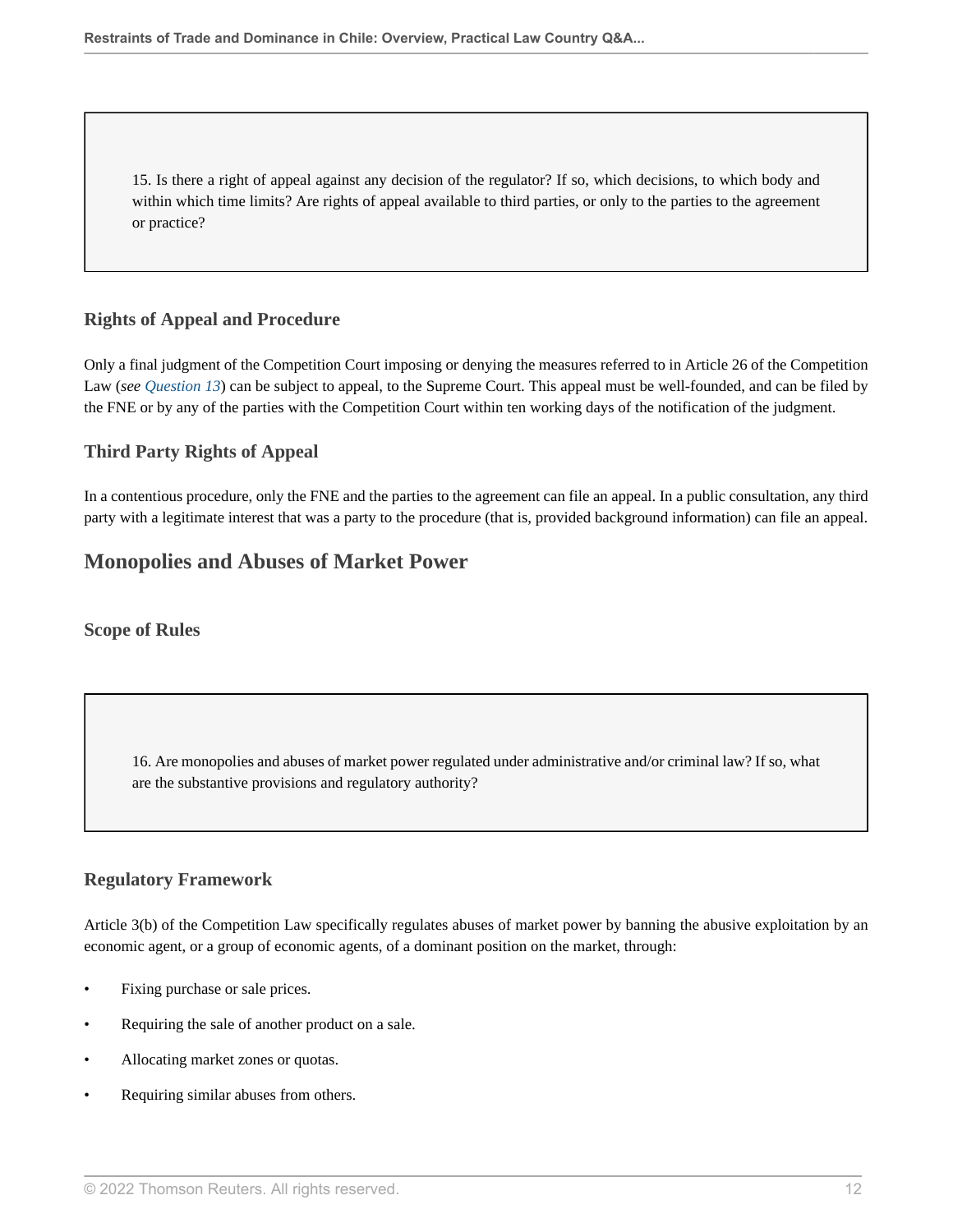Abuses of market power are subject to the administrative measures and fines under Article 26 of the Competition Law (*see Question 13*). Criminal law does not apply to these types of abuses.

## **Regulatory Authority**

The regulatory authorities are the:

- FNE.
- Competition Court.
- Supreme Court

See *Question 1*.

17. How is dominance/market power determined?

There is no statutory definition of dominance or market power. The Competition Court's case law has defined market power as the ability of an economic operator to act independently of other competitors, customers and suppliers because there is no effective competitive constraint that can be exercised against it, so that it is able to set conditions that would not have been obtained in the absence of that high degree of market power. Market power is determined based on several elements, including:

- Market shares.
- Barriers and other conditions to entry.
- Conditions for market expansion.

18. Are there any broad categories of behaviour that may constitute abusive conduct?

Article 3(b) of the Competition Law refers to certain types of abuses, including:

- Fixing purchase or sale prices.
- Imposing the sale of another product on a sale (tying, bundling).
- Allocating market zones or quotas.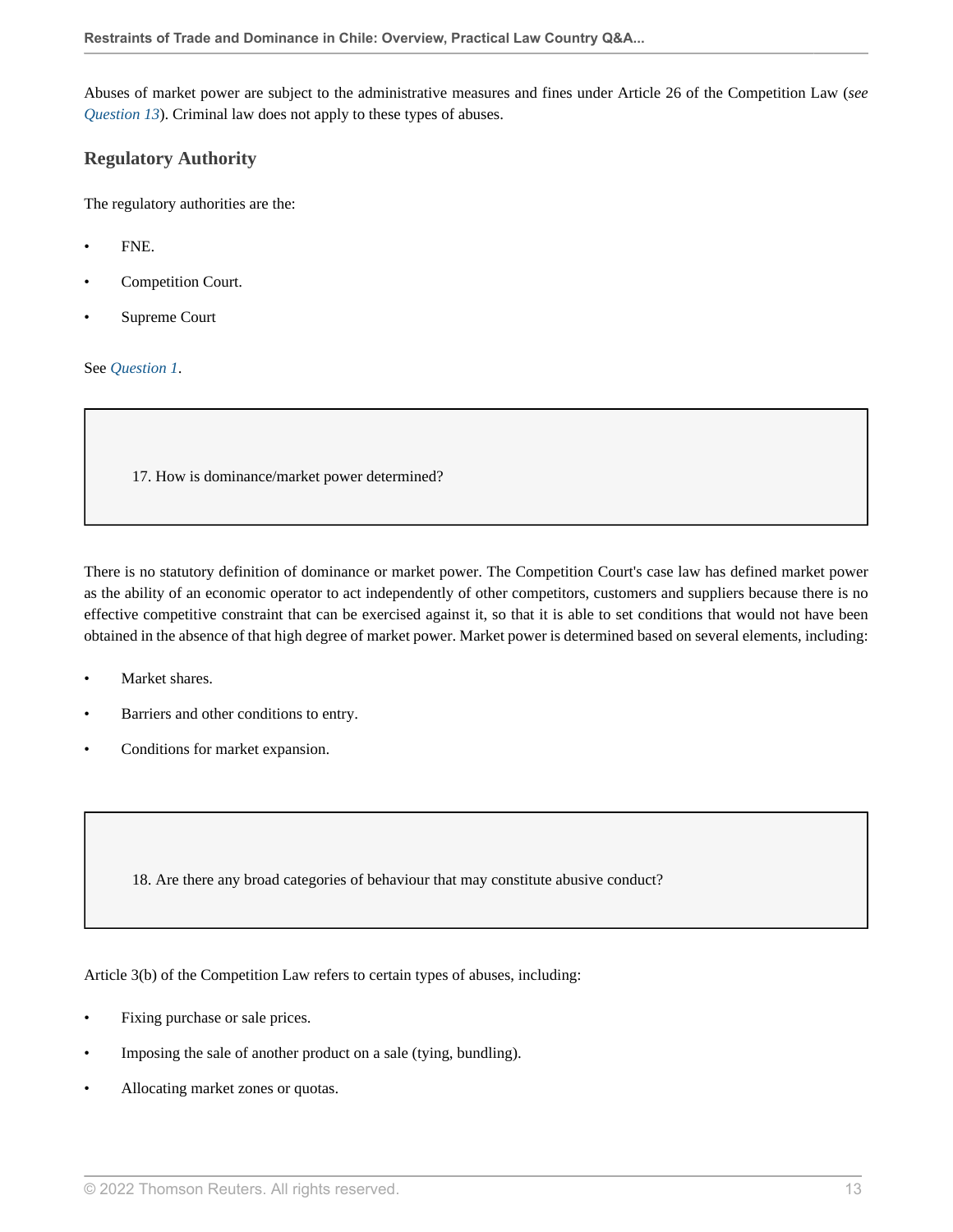The Competition Law also refers also to other "similar abuses", which may include, for example:

- Loyalty discounts.
- Exclusive dealing.
- Refusing to deal.
- Predatory pricing.

# **Exemptions and Exclusions**

19. Are there any exemptions or exclusions?

There are no exemptions or exclusions.

### **Notification**

20.Is it necessary (or, if not necessary, possible/advisable) to notify the conduct to obtain clearance or (formal or informal) guidance from the regulator? If so, what is the applicable procedure?

It is only possible to obtain clearance of a conduct through a public consultation procedure (*see Question 5*).

#### **Investigations**

21. What (if any) procedural differences are there between investigations into monopolies and abuses of market power and investigations into restrictive agreements and practices?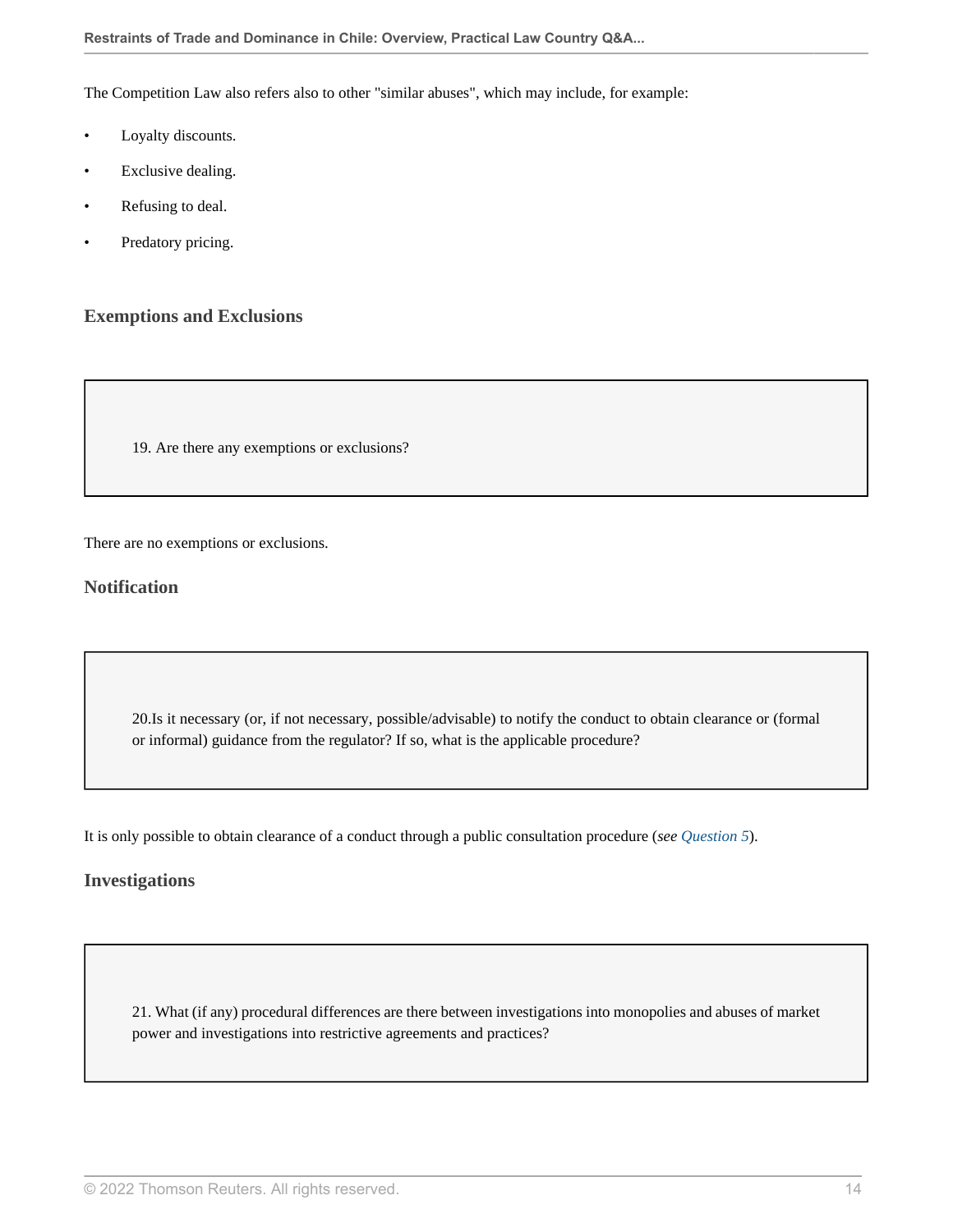There are no procedural differences between investigations into monopolies and abuses of market power, and investigations into restrictive agreements and practices. See *Question 6 to 9* and *Question 11 to 12*.

22. What are the regulator's powers of investigation?

These are the same as for restrictive agreements and practices. See *Question 10*.

### **Penalties and Enforcement**

23. What are the penalties for abuse of market power and what orders can the regulator make?

These are the same as for restrictive agreements and practices. See *Question 13*.

#### **Third Party Damages Claims**

24. Can third parties claim damages for losses suffered as a result of abuse of market power? If so, what special procedures or rules (if any) apply? Are collective/class actions possible?

#### **Third Party Damages**

The situation is the same as for restrictive agreements and practices. See *Question 14*.

#### **Special Procedures/rules**

The situation is the same as for restrictive agreements and practices. See *Question 14*.

# **Collective/class Actions**

The situation is the same as for restrictive agreements and practices. See *Question 14*.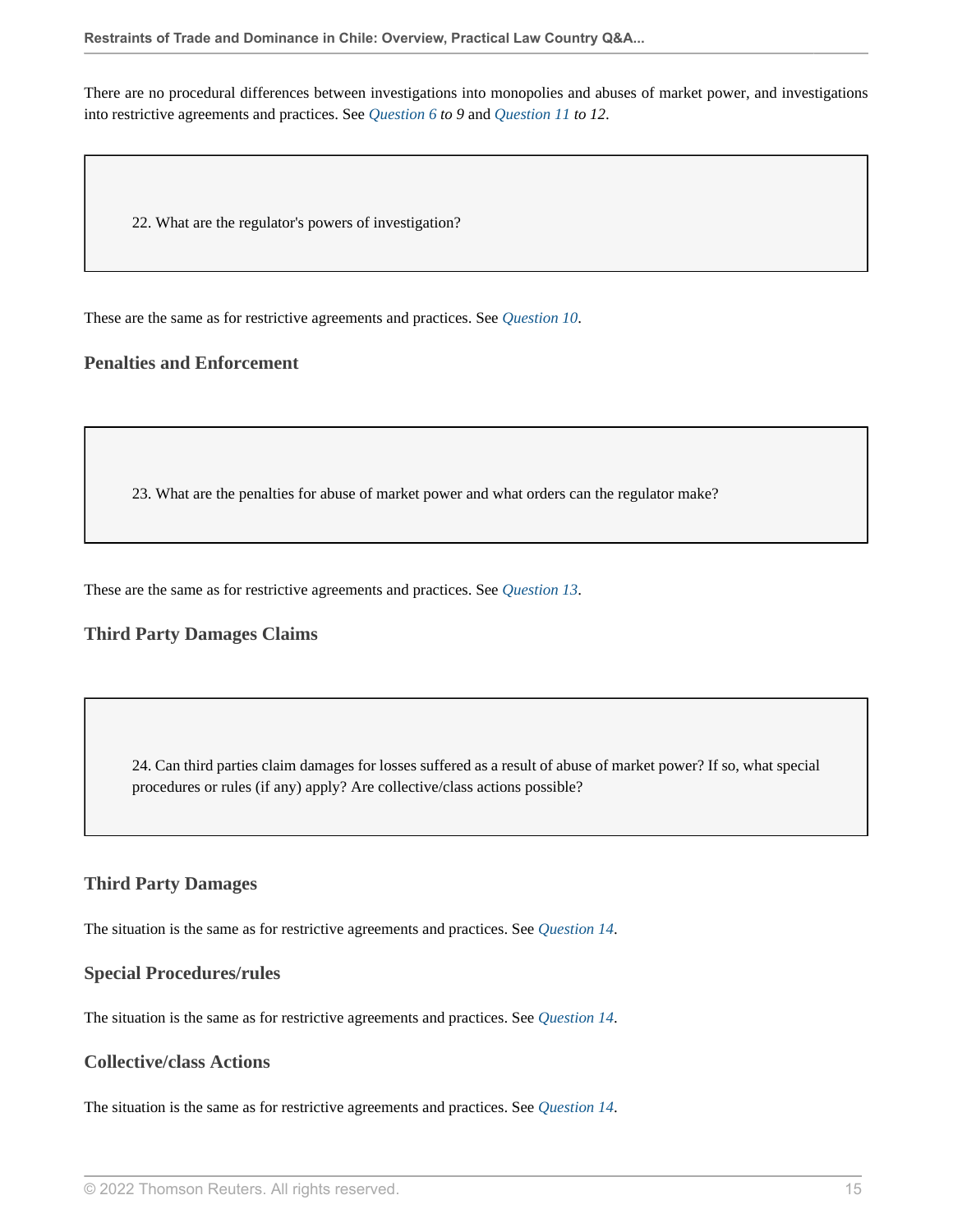# **EU Law**

25. Are there any differences between the powers of the national regulatory authority(ies) and courts in relation to cases dealt with under Article 101 and/or Article 102 of the TFEU, and those dealt with only under national law?

Not applicable.

**Joint Ventures**

26. How are joint ventures analysed under competition law?

Full-function joint ventures that involve the creation of a new economic operator independent from its parents are subject to the Chilean merger control regime on either a mandatory or a voluntary basis, depending on whether the relevant turnover thresholds are met.

Non-full-function joint ventures are not subject to the Chilean merger control regime but are subject to the general provisions of Article 3 of the Competition Law, which prohibits facts, acts or agreements that prevent, restrict or hinder competition, or that tend to produce such effects. There is therefore no special treatment for this type of joint ventures.

# **Inter-agency Co-operation**

27. Does the regulatory authority in your jurisdiction co-operate with regulatory authorities in other jurisdictions in relation to infringements of competition law? If so, what is the legal basis for and extent of co-operation (in particular, in relation to the exchange of information)?

The FNE co-operates with regulatory authorities in other jurisdictions in relation to infringements of competition law. The legal basis for this is Article 39(l) of the Competition Law, which authorises the FNE to enter into agreements with foreign agencies or other bodies whose purpose is to promote or defend competition in economic activities. The scope and extent of co-operation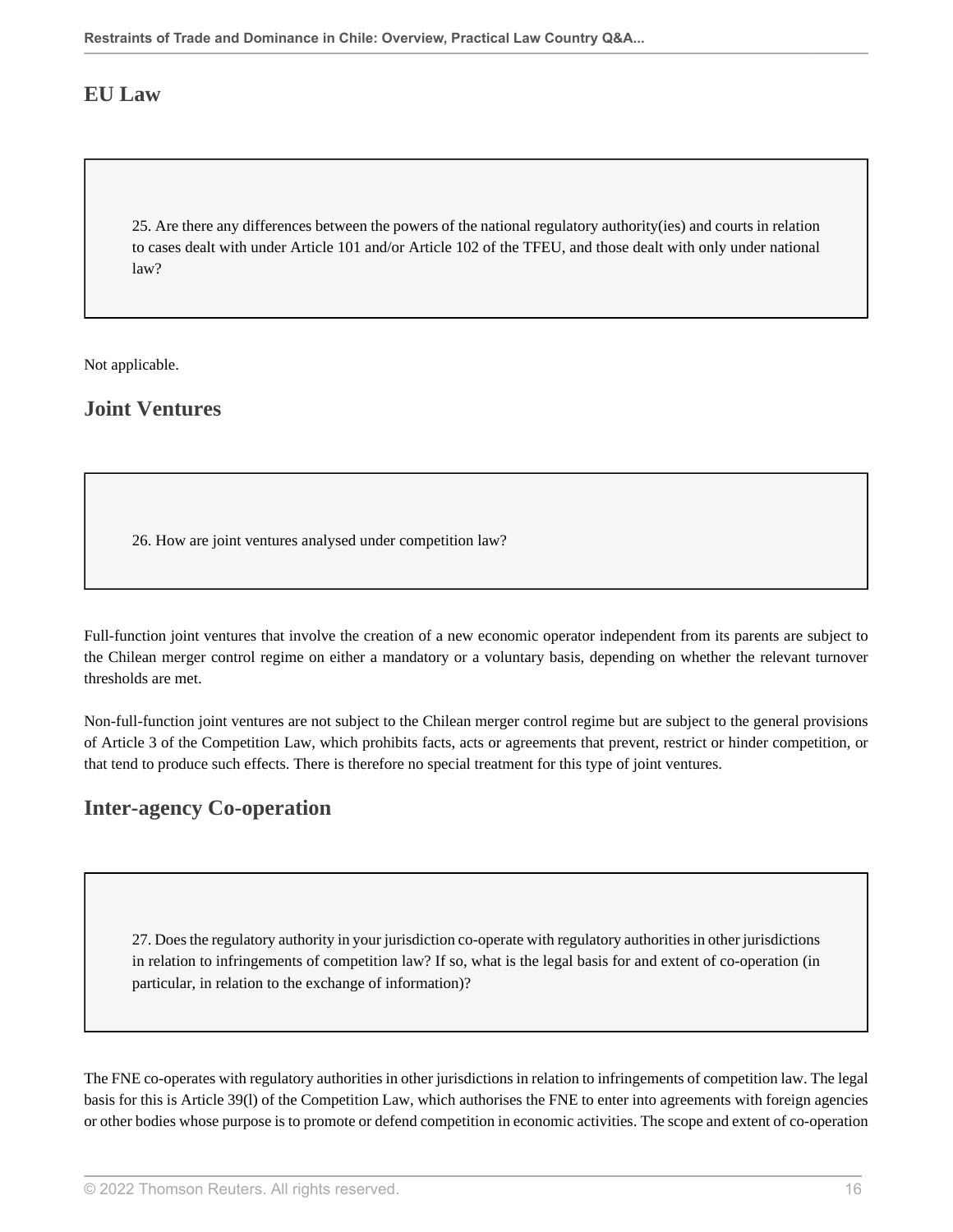will depend on the specific agreement entered by the FNE. Co-operation duties are also set out in the competition chapters of certain free trade agreements to which Chile is a party.

# **Recent Cases and Trends**

28. What are the recent developments, trends or notable recent cases concerning abuse of market power?

One of the most notable recent cases concerning abuse of market power in Chile is the FNE's accusation against Canal del Fútbol (CDF) for abusing its monopoly position in the market for the live broadcasting of sports matches of the National Professional Football Championship (CNFP) by imposing a series of commercial practices on cable operators, including:

- Limiting or controlling the promotions that cable operators can implement for consumers.
- Establishing minimum resale prices.
- Setting an arbitrary number of minimum guaranteed subscribers.
- Tying of basic and premium/HD channels.

There is also a recent trend towards regulating the payments card industry, particularly merchant discounts and interchange fees, considering the current dominant position held by Transbank, the largest card acquirer in Chile, and its vertical integration with card issuer banks. In this context, there is currently a statutory committee working on setting ceilings for interchange fees.

# **Proposals for Reform**

29. Are there any proposals for reform concerning restrictive agreements and market dominance?

In March 2020, the "Anti-Collusion and Strengthening of the FNE" Bill, which amends the Competition Law, was introduced in the National Congress. This bill:

- Provides new tools to the FNE to strengthen the investigation and prosecution of collusive practices.
- Increases the penalty for the crime of collusion when it involves basic goods and services.
- Proposes to incorporate a concept of the anonymous whistleblower into the Chilean legal system for reporting anticompetitive conduct.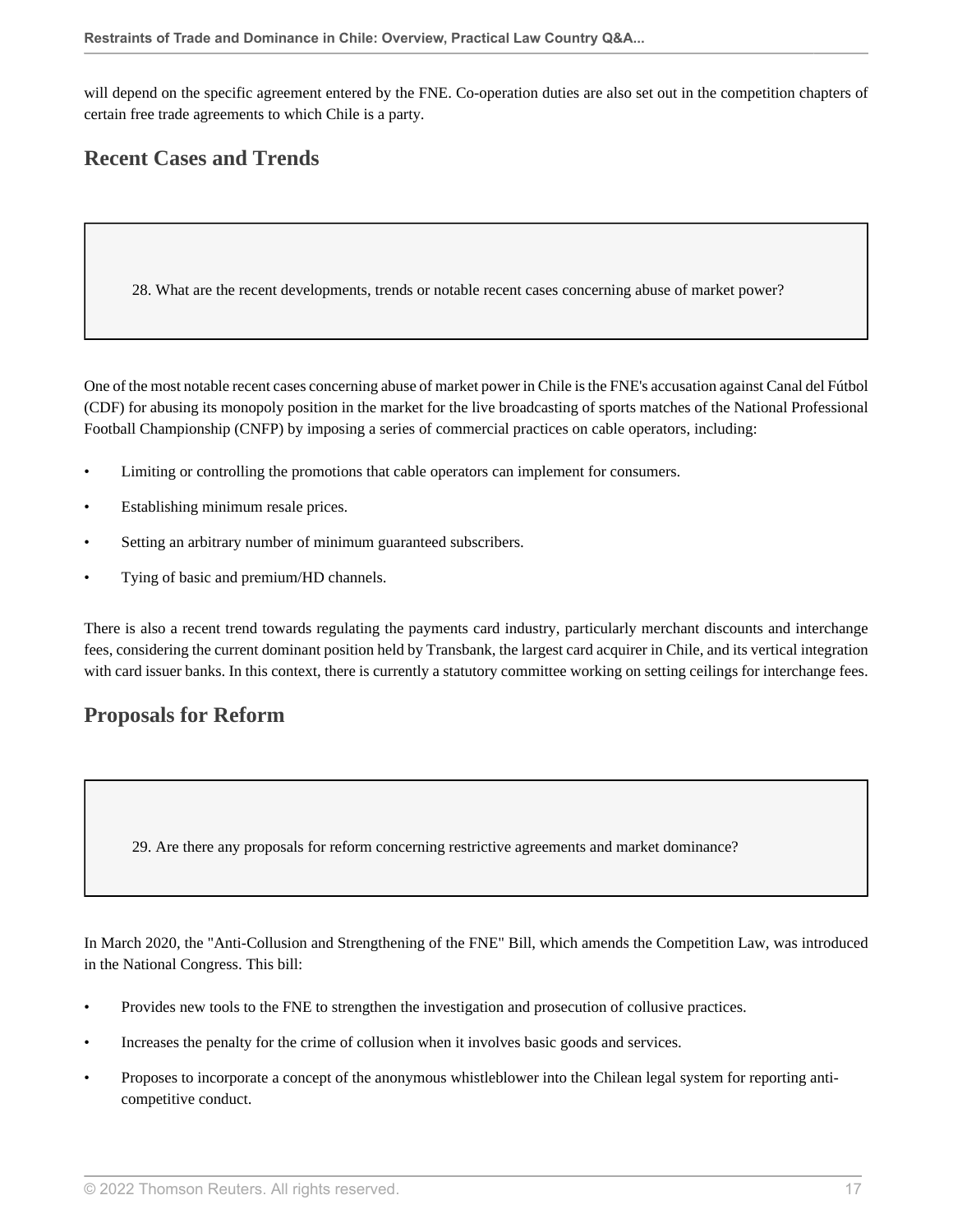• Proposes various amendments to the Competition Law, to strengthen the effectiveness of the FNE's actions.

The bill is currently at a standstill in Congress, with no clear date when it can be expected to be passed.

**Contributor Profiles**

#### **Claudio Lizana, Partner**

**Carey T** +56 22 92 82 207 **E** *clizana@carey.cl* **W** *www.carey.cl*

**Professional and academic qualifications.** Chile, Lawyer 1990; LLM, Harvard University, 1993

Areas of practice. Competition law; mergers and acquisitions.

#### **Recent transactions**

- Advising EssilorLuxottica SA on the mandatory merger control procedure before the FNE regarding the global acquisition of control over GrandVision NV.
- Advising Veolia Environnement SA on the mandatory merger control procedure before the FNE regarding the global acquisition of control over Suez SA.
- Advising a global tech company on an anti-trust investigation by the FNE.
- **Languages.** English, Spanish

**Professional associations/memberships.** Member of the Antitrust Committee, Chilean Bar Association.

#### **Publications**

- *Co-author of the Chilean chapter, Cartels & Leniency, ICLG, 2020.*
- *Co-author of the Chilean chapter, Overview of Competition Law in Latin America, IBRAC, 2016.*
- *Co-author of the book "Dumping and Disloyal International Competition", 1995.*

#### **Daniela León, Associate**

**Carey T** +56 22 92 82 207